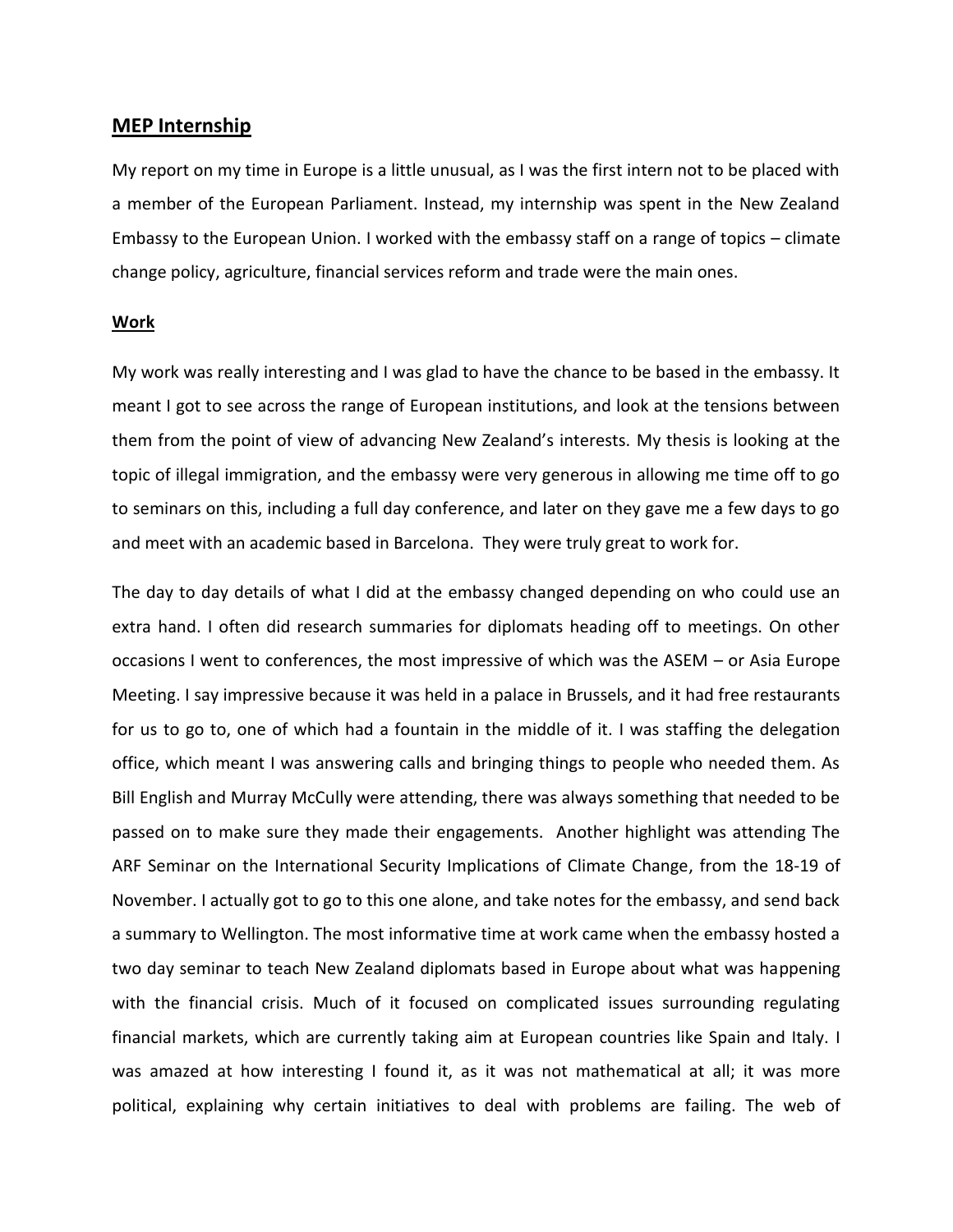competing interests makes it very hard to see how the existing weaknesses in regulatory systems can be fixed.

## **Living in Brussels**

I was lucky to have a friend in Brussels who helped set me up with a flat and two lovely flatmates. However, as some of the other intern reports say, if you don't know people who can help you find accommodation be very careful about searching on the internet. There are endless stories of people being ripped off this way. Coming, staying in a hostel and then looking for a place may well be a better idea.

In general Brussels is an expensive city; I would say you will pay between 350 Euros a month rent to 500 Euros a month. If you want an apartment to yourself, it will be more. The up side is that is a great base to use to travel around the rest of Europe – I made it to Paris, Barcelona and Amsterdam, as well as seeing Ypres and the First World War historic sites in Belgium. Ghent and Bruges are also lovely and worth visiting.

Public transport in Brussels is good, but it can be very creepy to use at night. I went by bus to work, which meant I got freezing in winter. The upside though was not being annoyed by dubious looking guys who hang around metro stations. Future interns should make sure to get one of the city wide public transport concession cards (they sell them in the central station) as they save you a lot of money.

## **Social Life**

My biggest tip is to try and meet one of the many EU interns who are working in Brussels. Look up their facebook groups as well, as these post notices about upcoming parties and events. Once you get 'in' with a good group of friends you will feel a lot less isolated. I also found French classes a good way to meet people my own age.